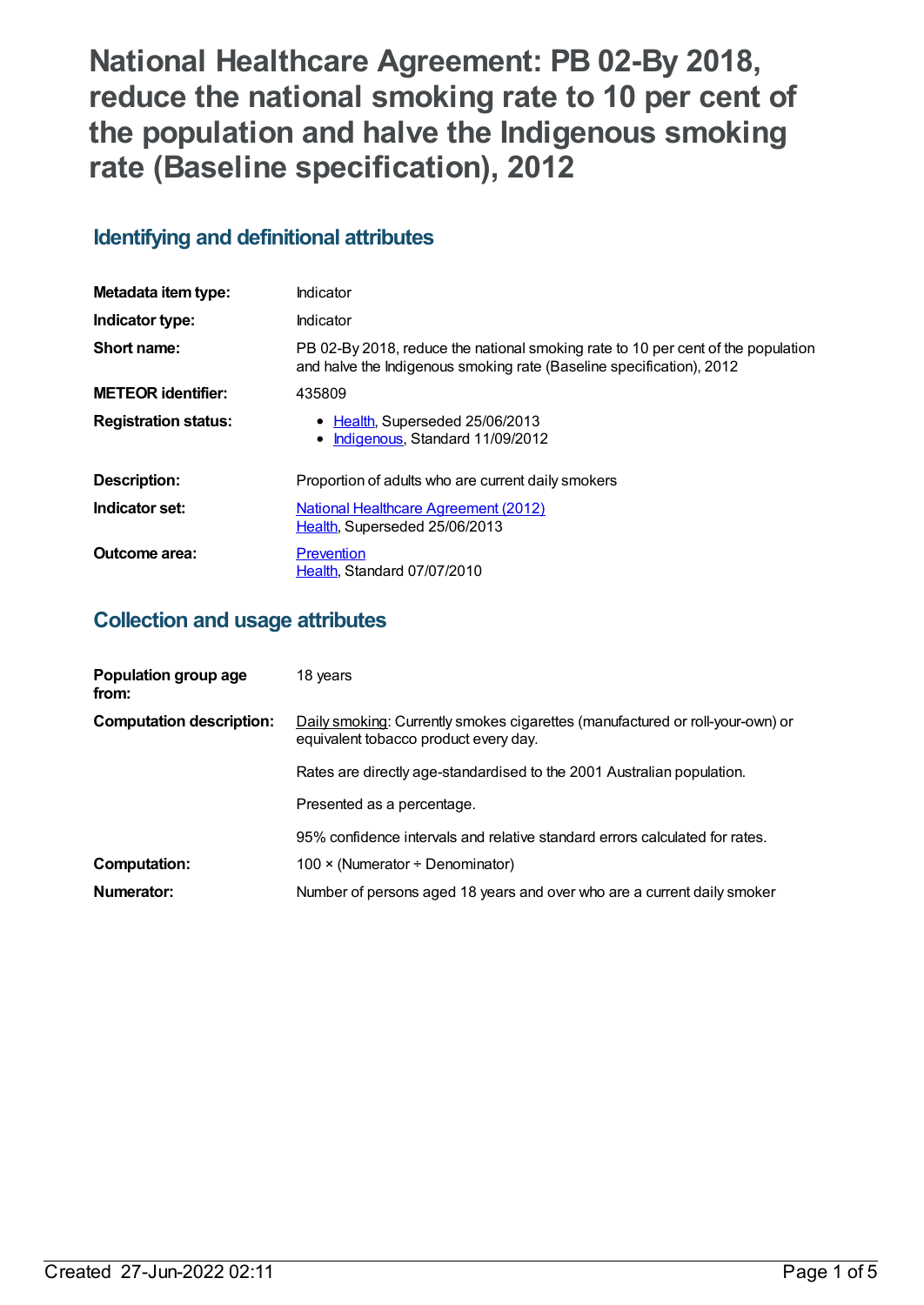| Numerator data elements: | -Data Element / Data Set-                                                          |
|--------------------------|------------------------------------------------------------------------------------|
|                          | Data Element                                                                       |
|                          | Person-tobacco smoking status                                                      |
|                          | <b>Data Source</b>                                                                 |
|                          | ABS 2008 National Aboriginal and Torres Strait Islander Social Survey<br>(NATSISS) |
|                          | Guide for use                                                                      |
|                          | Data source type: Survey                                                           |
|                          | -Data Element / Data Set-                                                          |
|                          | Data Element                                                                       |
|                          | Person-tobacco smoking status                                                      |
|                          | <b>Data Source</b>                                                                 |
|                          | ABS 2007-08 National Health Survey (NHS)                                           |
|                          | Guide for use                                                                      |
|                          | Data source type: Survey                                                           |
| Denominator:             | Population aged 18 years and over                                                  |
| Denominator data         | Data Element / Data Set-                                                           |
| elements:                | Data Element                                                                       |
|                          | Person-age                                                                         |
|                          | Data Source                                                                        |
|                          | ABS 2008 National Aboriginal and Torres Strait Islander Social Survey<br>(NATSISS) |
|                          | Guide for use                                                                      |
|                          | Data source type: Survey                                                           |
|                          | Data Element / Data Set-                                                           |
|                          | Data Element                                                                       |
|                          | Person-age                                                                         |
|                          | Data Source                                                                        |
|                          | ABS 2007-08 National Health Survey (NHS)                                           |
|                          | Guide for use                                                                      |
|                          | Data source type: Survey                                                           |
| Disaggregation:          | State and territory, by:                                                           |
|                          | • Indigenous status                                                                |

Some disaggregation may result in numbers too small for publication.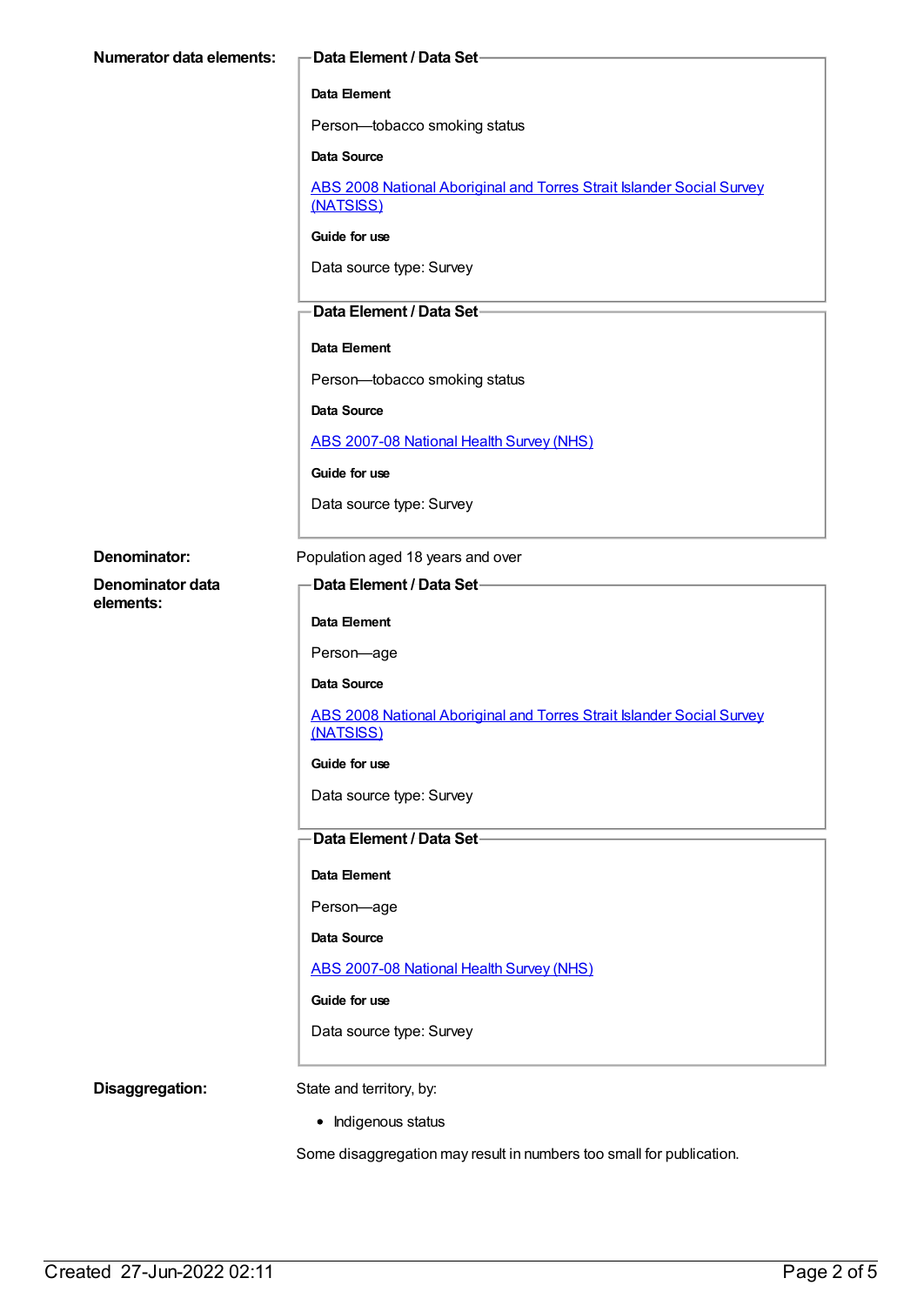#### **Disaggregation data elements:**

#### **Data Element / Data Set**

#### **Data Element**

Person—area of usual residence

#### **Data Source**

ABS 2008 National [Aboriginal](https://meteor.aihw.gov.au/content/393863) and Torres Strait Islander Social Survey (NATSISS)

#### **Guide for use**

Data source type: Survey Used for disaggregation by state/territory

### **Data Element / Data Set**

#### **Data Element**

Person—area of usual residence

#### **Data Source**

ABS [2007-08](https://meteor.aihw.gov.au/content/394103) National Health Survey (NHS)

#### **Guide for use**

Data source type: Survey Used for disaggregation by state/territory

### **Data Element / Data Set**

#### **Data Element**

Person—Indigenous status

**Data Source**

ABS [2007-08](https://meteor.aihw.gov.au/content/394103) National Health Survey (NHS)

#### **Guide for use**

Data source type: Survey

**Comments:** Most recent data available for 2012 CRC report: 2007–08 (total population: NHS); 2008 (Indigenous status: NATSISS and NHS)

NO NEW DATA FOR 2012 REPORTING

Baseline: 2007–08 (total population); 2008 (Indigenous status)

National Aboriginal and Torres Strait Islander Social Survey (NATSISS) or National Aboriginal and Torres Strait Islander Health Survey (NATSIHS) data may be used for analysis, dependent upon which survey is most recent.

For further detailed analysis by Indigenous status see the National Indigenous Reform Agreement (NIRA) report.

### **Representational attributes**

| <b>Representation class:</b> | Percentage |
|------------------------------|------------|
| Data type:                   | Real       |
| Unit of measure:             | Person     |
| Format:                      | N[N.NN]    |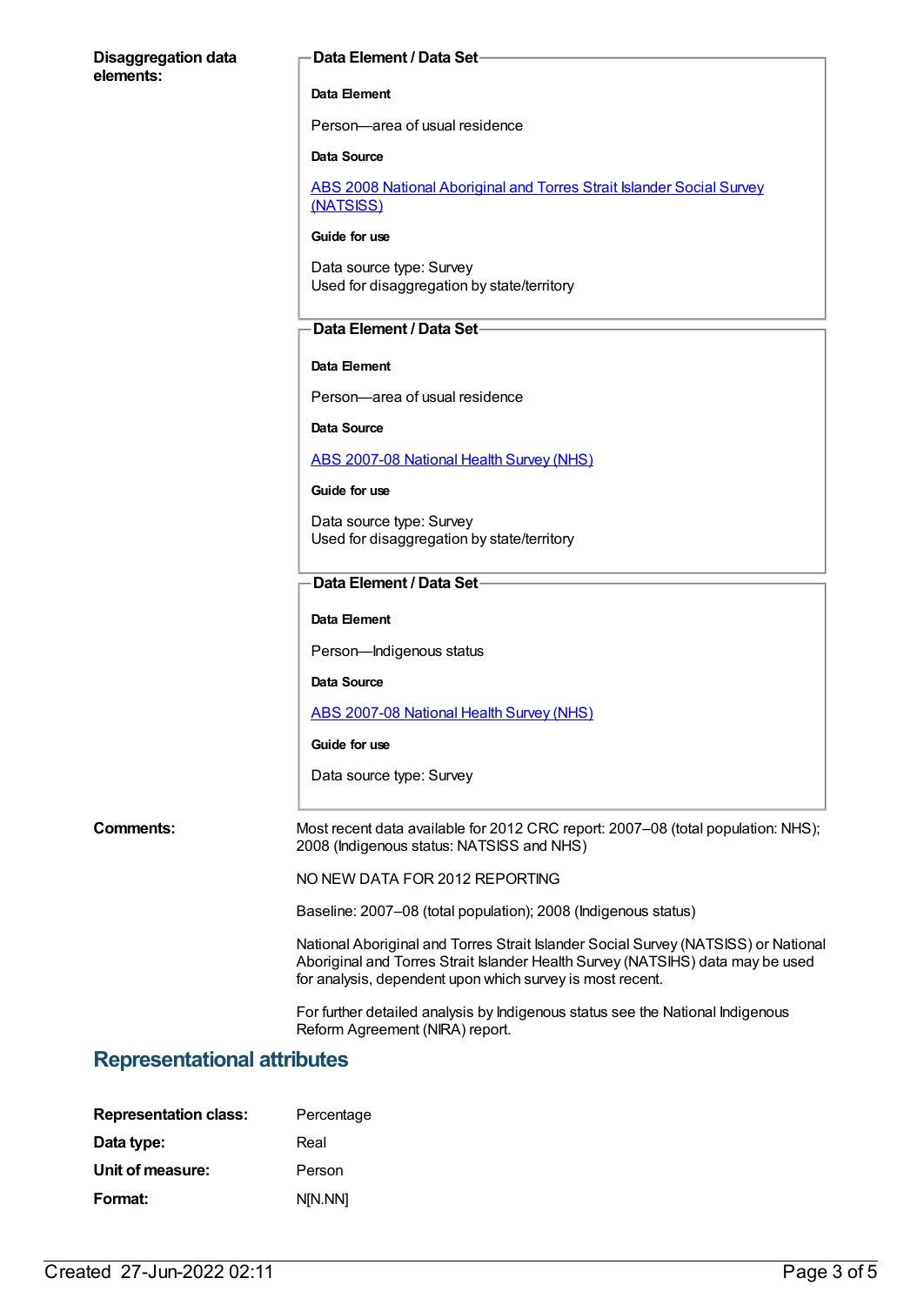### **Indicator conceptual framework**

**Framework and dimensions: Health [behaviours](https://meteor.aihw.gov.au/content/392579)** 

### **Data source attributes**

| Data sources:                    | Data Source                                                                            |
|----------------------------------|----------------------------------------------------------------------------------------|
|                                  | <b>ABS 2008 National Aboriginal and Torres Strait Islander Social Survey (NATSISS)</b> |
|                                  | Frequency                                                                              |
|                                  | Every 6 years.                                                                         |
|                                  | Data custodian                                                                         |
|                                  | Australian Bureau of Statistics                                                        |
|                                  | Data Source                                                                            |
|                                  | <b>ABS 2007-08 National Health Survey (NHS)</b>                                        |
|                                  | Frequency                                                                              |
|                                  | Every 3 years                                                                          |
|                                  | Data custodian                                                                         |
|                                  | <b>Australian Bureau of Statistics</b>                                                 |
| <b>Accountability attributes</b> |                                                                                        |

| <b>Reporting requirements:</b>                                                     | National Healthcare Agreement                                                                                                                                                                                                                             |
|------------------------------------------------------------------------------------|-----------------------------------------------------------------------------------------------------------------------------------------------------------------------------------------------------------------------------------------------------------|
| <b>Organisation responsible</b><br>for providing data:                             | <b>Australian Bureau of Statistics</b>                                                                                                                                                                                                                    |
| <b>Benchmark:</b>                                                                  | NPA on Preventive Health                                                                                                                                                                                                                                  |
|                                                                                    | 15(g): Reduction in state baseline for proportion of adults smoking daily<br>commensurate with a two percentage point reduction in smoking from 2007<br>national baseline by 2011; 3.5 percentage point reduction from 2007 national<br>baseline by 2013. |
| <b>Further data development / Specification: Long-term</b><br>collection required: |                                                                                                                                                                                                                                                           |

# **Source and reference attributes**

# **Relational attributes**